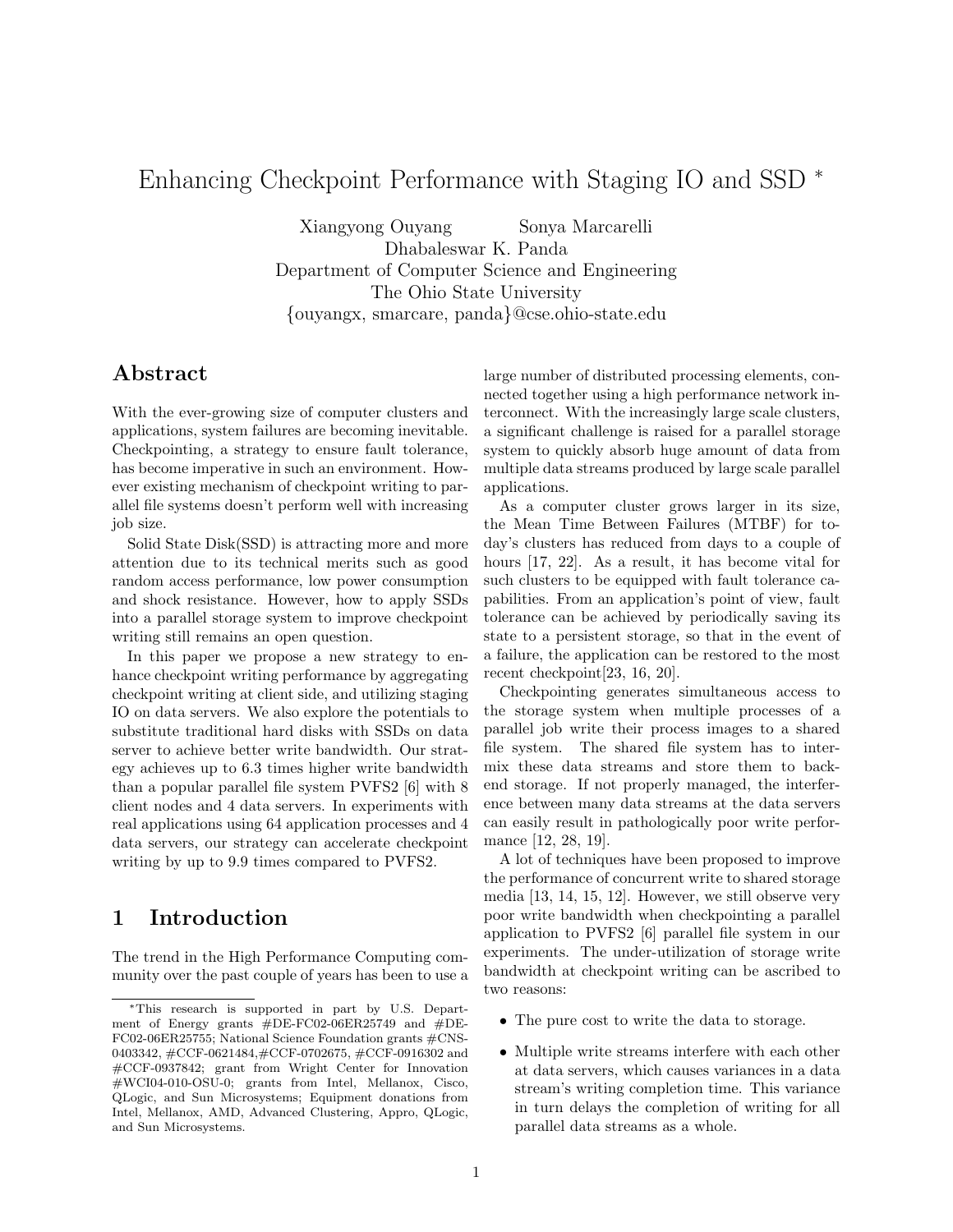Solid State Disk(SSD) is attracting more and more attention due to its technical merits such as good random access performance, low power consumption and shock resistance. SSD provides higher read/write bandwidth than hard disks. Some research has been carried out to investigate the possibility of adopting SSD into general computing [18]. However, little work has been done to explore the possibility of applying SSD to a parallel storage system to improve checkpoint writing.

In order to improve checkpoint writing performance, we want to address several questions in this paper:

- What are the checkpoint writing patterns in a parallel storage system?
- What are the potentials to apply SSD into a parallel storage system to improve storage bandwidth?
- How to utilize the techniques such as Write Aggregation, Staging IO and SSD, to design a parallel storage to enhance checkpoint writing performance?

In this paper we propose a new strategy to use Write Aggregation [26, 27] and Staging IO [10] to effectively utilize storage system bandwidth to accelerate checkpoint writing. Our strategy aggregates multiple data streams from processes on a compute node into a single stream. This single data stream is then stripped through all data servers by Remote Direct Memory Access(RDMA). On data servers, data chunks are buffered in a small staging area. Meanwhile a set of IO threads asynchronously flush the data to persistent storage. This effectively overlaps the data receiving with data writing at data server side. SSDs are adopted on data servers to improve storage bandwidth. By aggregating multiple data streams into one stream at client side, and overlapping data receiving into staging area with data write at server side, our approach is able to improve the achieved write bandwidth by up to 6.3 times compared to PVFS2. In experiment with parallel applications using 64 processes, our approach can accelerate the checkpoint writing by upto 9.9 times when checkpointing a parallel application.

The rest of paper is organized as follows. In section 2, we describe the background of Checkpointing and Staging IO. In section 3, we analyze the profiling information collected for the NAS Parallel Benchmark to characterize checkpoint writing. In section 4, we present our detailed designs and discuss our design choices. In section 5, we conduct experiments to evaluate our designs and present results that indicate improvement. In section 6, we discuss the related work. Finally we provide our conclusion and state the direction of the research we intend to conduct in future.

# 2 Background

### 2.1 Application Level and System Level Checkpointing

There are two basic techniques for checkpointing. The first approach requires the application to write its own user data to a checkpoint. The advantages includes a smaller checkpoint size since not all data in an application need to be saved. But the downside is the complexity to develop and maintain a checkpoint component. The other approach is systemlevel checkpointing, where the checkpointing is implemented transparently to the application, usually through the kernel module such as Berkeley Lab Checkpoint/Restart(BLCR)[16]. Our work in this paper is based on system-level checkpointing.

#### 2.2 InfiniBand

InfiniBand [3] is an open standard for next generation high speed interconnect. In addition to send/receive semantics, it also provides the memory semantics communication, called Remote Direct Memory Access(RDMA) for high performance interprocess communications. By directly accessing the contents of remote memory, RDMA can provide both high bandwidth and low latency. Both RDMA Read and RDMA Write are supported. Many parallel file systems like PVFS2 [6] and Lustre [4] have incorporated InfiniBand support to provide high-throughput lowlatency communication channels. In this paper, we take the advantage of RDMA Read to improve the data transfer bandwidth between client nodes and data servers.

#### 2.3 Checkpoint in MVAPICH2

MVAPICH2 is a MPI library with native support for InfiniBand and 10GigE/iWARP [5]. It supports application initiated and system initiated checkpointing [25, 24] using the BLCR Library for Checkpoint/Restart [21]. Checkpointing in MVAPICH2 involves the following 3 phases.

• Phase 1: Draining the communication channels of all pending messages and tearing down the communication endpoints on each process.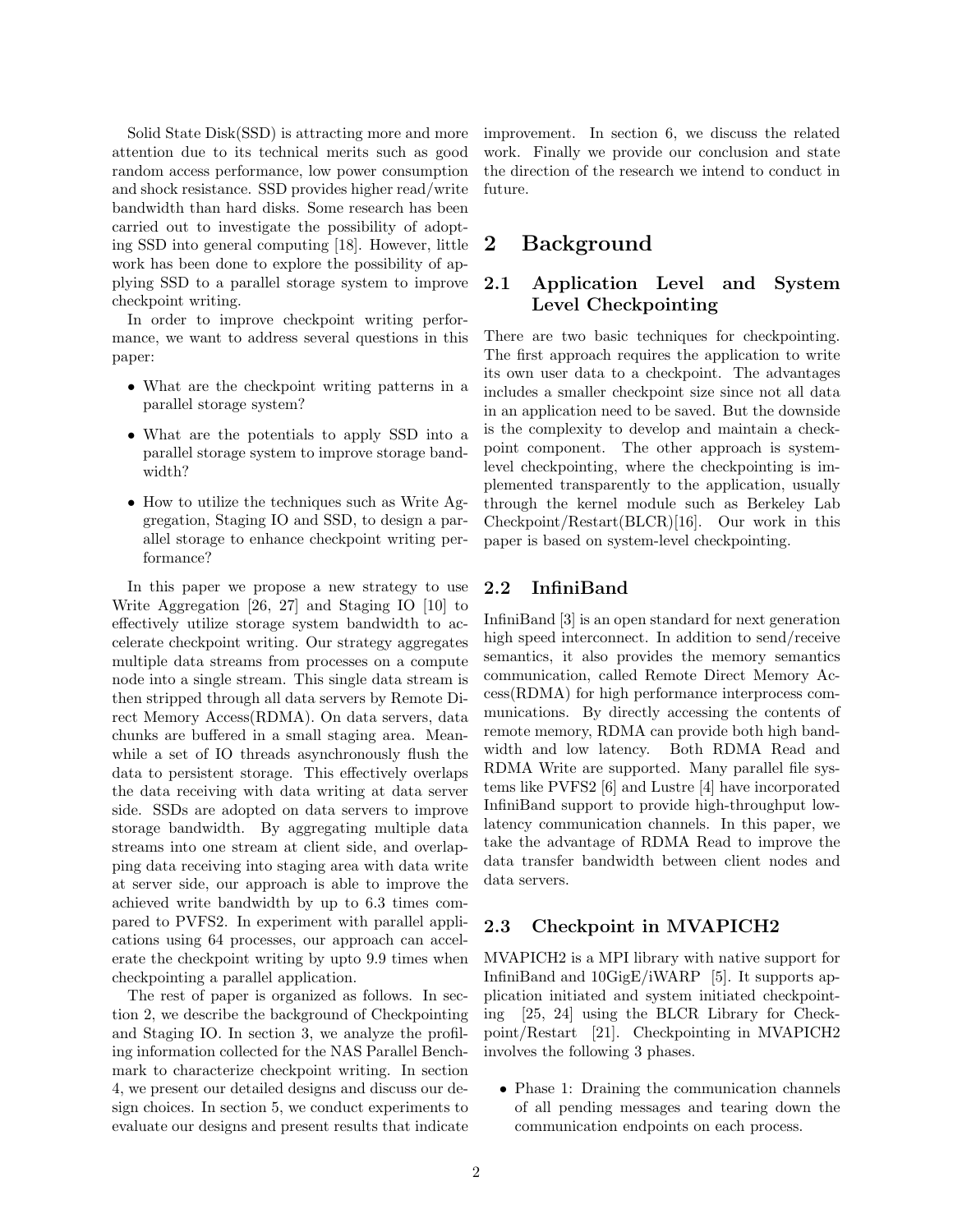- Phase 2: Using the BLCR Library to independently request the checkpoint of every process that is part of the MPI job. The checkpoint is taken by BLCR in a blocking manner with the data being written to one file per process.
- Phase 3: Re-establishing the communication endpoints on every process.

The application continues its execution after the checkpoint is taken. Of the 3 phases, both Phase 1 and Phase 3 are relatively constant in terms of time cost for a given application size. Phase 2 usually exhibits large variations for different applications, and it constitutes the majority part of the time cost. In this paper, we will design a new strategy to improve write bandwidth in Phase 2 so as to accelerate a parallel checkpointing.

# 3 Characteristics of Checkpoint Writing to Parallel File system

In our previous work [26, 27], we have profiled checkpoint writing characteristics to local disk file system. In this section we extend our previous work to profile the checkpoint writing to a parallel file system. We run NAS parallel benchmarks LU and BT using the MVAPICH2 [5] with BLCR 0.8.0, and checkpoint the applications to PVFS2. We choose LU/BT Class C with 64 processes. The applications are run on a InfiniBand cluster. All nodes in the cluster are connected with DDR InfiniBand HCAs. Each node has 8 processor cores on 2 Intel Xeon 2.33 GHz Quadcore CPUs. The application runs on 8 nodes with one process per core. Each application process writes its checkpoint data to a separate file on a shared PVFS 2.8.1 file system. IB transport is chosen for this PVFS filesysetm. 4 data servers and used both as data server and metadata servers.

Table 1 lists some basic information of one checkpoint with NAS benchmark LU/BT of class C using 64 processes on 8 compute nodes. As indicated in section 2.3, checkpointing a parallel application consists of 3 phases. The cost of Phase 1 and Phase 3 is relatively constant given the application size. The cost of Phase 2 depends on both size of checkpoint data and storage system write bandwidth. In our experiments we find that phase 2 consumes the majority part of the checkpoint time. The first row in table 1 indicates the time cost in phase 2 to write the checkpoint data to a PVFS2 file system. From now on we only focus on Phase 2 in a checkpoint.

Table 1: Checkpoint Information on Phase 2(Class C, 64 processes, 8 processes per compute node)

|                                | LU    | BТ    |
|--------------------------------|-------|-------|
| Time to Write One Check-       | 12.43 | 19.68 |
| point (seconds)                |       |       |
| Checkpoint Data Size(MB) per   | 184.0 | 320.0 |
| Node                           |       |       |
| Number of VFS Write per Pro-   | 975   | 1057  |
| cess                           |       |       |
| Total Number of VFS Writes per | 7800  | 8456  |
| Node                           |       |       |

We profiled the checkpoint writing for these applications to understand the checkpoint file write patterns. Table 2 gives an example of the application LU of class C and 64 processes. It decomposes the checkpoint writing into different categories according to the size of writes. The first column is the size of write belonging to that category. The second column is percentage of writes within that range. The third column is percentage of data amount written by that type of write. The fourth column is percentage of time spent by VFS writes belonging to that category. The basic trends we observe here is similar to our previous observations in [26, 27].

Table 2: Checkpoint Writing Profile of LU.C.64

|           | % of Writes | % of Data | % of Time |
|-----------|-------------|-----------|-----------|
| $0 - 64$  | 50.86       | 0.04      | 0.12      |
| 64-256    | 0.61        | 0.00      | 0.00      |
| $256-1K$  | 0.25        | 0.01      | 0.02      |
| 1K-4K     | 9.46        | 1.53      | 0.02      |
| $4K-16K$  | 36.49       | 11.36     | 46.12     |
| 16K-64K   | 0.74        | 0.77      | 10.35     |
| 64K-256K  | 0.49        | 3.79      | 9.47      |
| 256K-512K | 0.25        | 3.58      | 0.95      |
| 512K-1M   | 0.61        | 17.72     | 11.92     |
| >1M       | 0.25        | 61.21     | 21.06     |

(1) Most of the file writes only write small amount of data (smaller than 4KB per write). These small writes make up over 60% of all file writes, but they only write about 1.5% of total amount of data being dumped. It costs less than 0.2% of total time to perform these small writes. These small writes are primarily storing CPU registers, signal handler table, timers, open-file tables, process/group/session ids, and various other of BLCR data structures necessary to restore a process. Although large in numbers, all these small writes are buffered in VFS buffer cache. Therefore they only consumes a tiny fraction of all write time.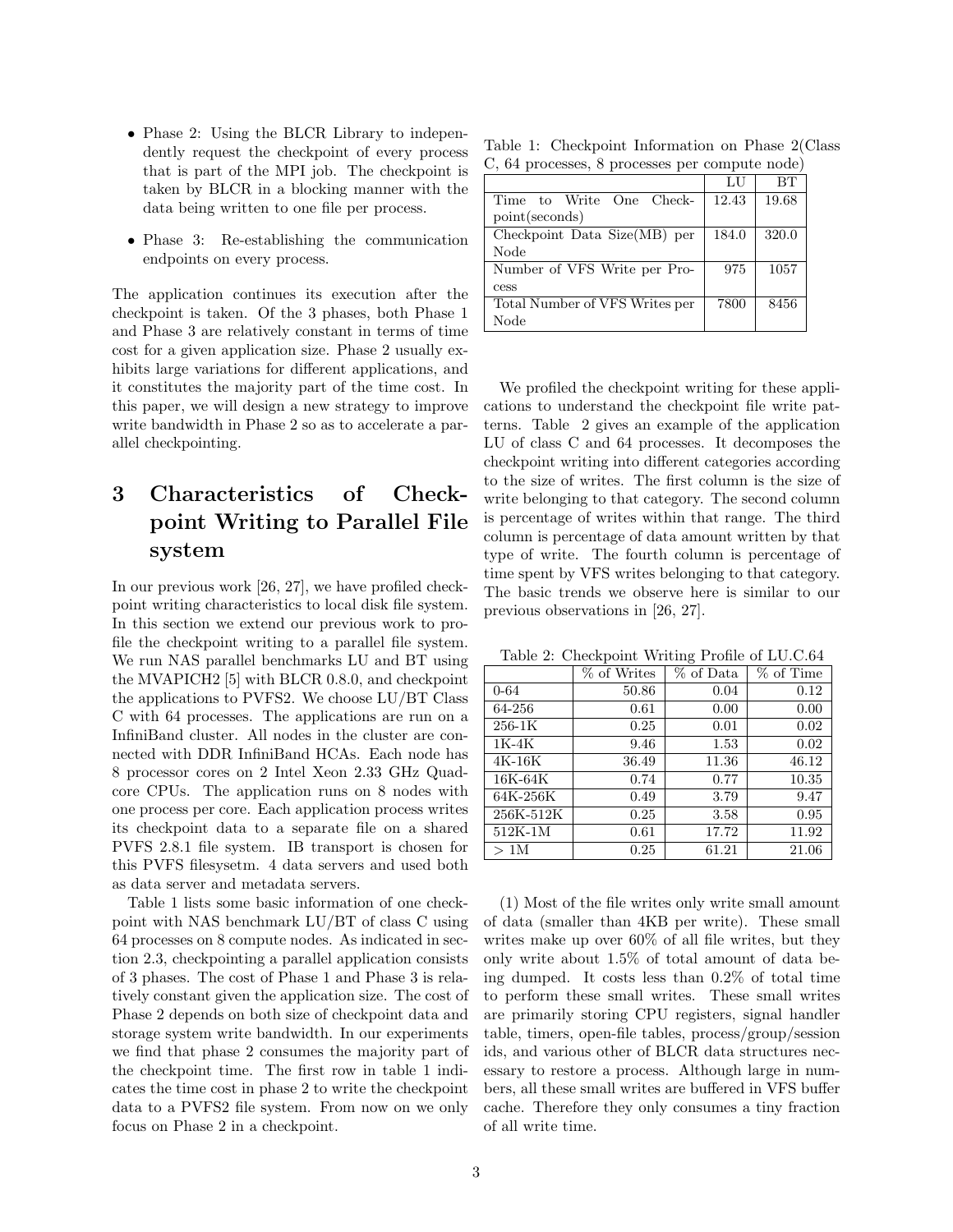(2) There are a few large writes (greater then or equal to 512 KB per write). These writes constitute only about 0.8% of all writes, but they contribute about 79% of all data dumped. These writes consume about 34% of total write time.

(3) In between small and large writes are medium writes, which make up about 38% of all writes. They contribute about 20% of all data, but consume about 65% of all time. The medium and large writes actually store the virtual memory area (VMA) of a process. BLCR scans all VMAs of a process, and saves non-zero contiguous data pages to the checkpoint file. An application process usually has many VMAs. Many VMAs contain a handful contiguous pages that need to be dumped to file, which become a medium write. A few VMAs contain large block of contiguous pages to dump. They are the source of large writes.

During checkpoint writing, all application processes in a compute node perform a lot of VFS writes to the shared file system. What a data server sees is a lot of intermixed data streams coming from many processes. This inevitably causes frequent disk head seeks which can severely deteriorate the storage write bandwidth. In the following section, we propose a new design that can greatly improve checkpoint write bandwidth achieved by a parallel application.

# 4 Improving Checkpoint Write Performance with Aggregation and Staging I/O

In this section we present the Aggregated Staging I/O design that can greatly improve write bandwidth for checkpoint writing. The design consists of two components: the computer nodes side(client side) and the data server side(server side). As indicated in Figure 1, the shadowed boxes represent our new design on both client and server sides.

#### 4.1 Write Aggregation on Client Side

In traditional checkpointing, each application process independently issues a sequence of VFS writes to separate checkpoint files. If not optimized, the interference of intermixed VFS write streams can severely degrade aggregated write bandwidth. Therefore we propose to insert an interposition layer between the application VFS writes and the actual data movement between client and data servers. This layer aggregates all VFS writes from the application, and takes care of moving data to data servers.



Figure 1: Checkpoint Write Staging

In our new strategy, the "Write Aggregation" module prepares a buffer pool by registering the buffer pool to the InifiniBand hardware. Each application process will request the "Write Aggregation" module to allocate a memory chunk from the buffer pool. As shown in Figure 1 on client side, when a VFS write is called by application process, instead of following the usual path to store data to a VFS buffer cache, the data is directly copied to the memory chunk associated to that process. When the chunk is full, the process requests another free chunk from the "Write Aggregation" module, and continues with checkpoint writing. Meanwhile for every filled chunks in the buffer pool, "Write Aggregation" module delivers a "RDMA-Read request" to data server. The data server then pulls the data to server side through RDMA Read. By aggregating many VFS writes into a buffer pool at client side, we expect to harvest significant improvement in file writing bandwidth at the cost of additional memory usage. A recent study [7] suggests that even large scale parallel jobs seldom use all available local memory. Therefore we feel it is reasonable to assume that residential memory is available in the client side. Our experiments indicate that even a mildly-sized buffer pool(64MB) can greatly improve the write bandwidth.

Although VFS write also stores the data into a VFS buffer cache by default, we believe our strategy outperforms the default VFS write data path for 3 reasons.

(1) Traditionally each application process has a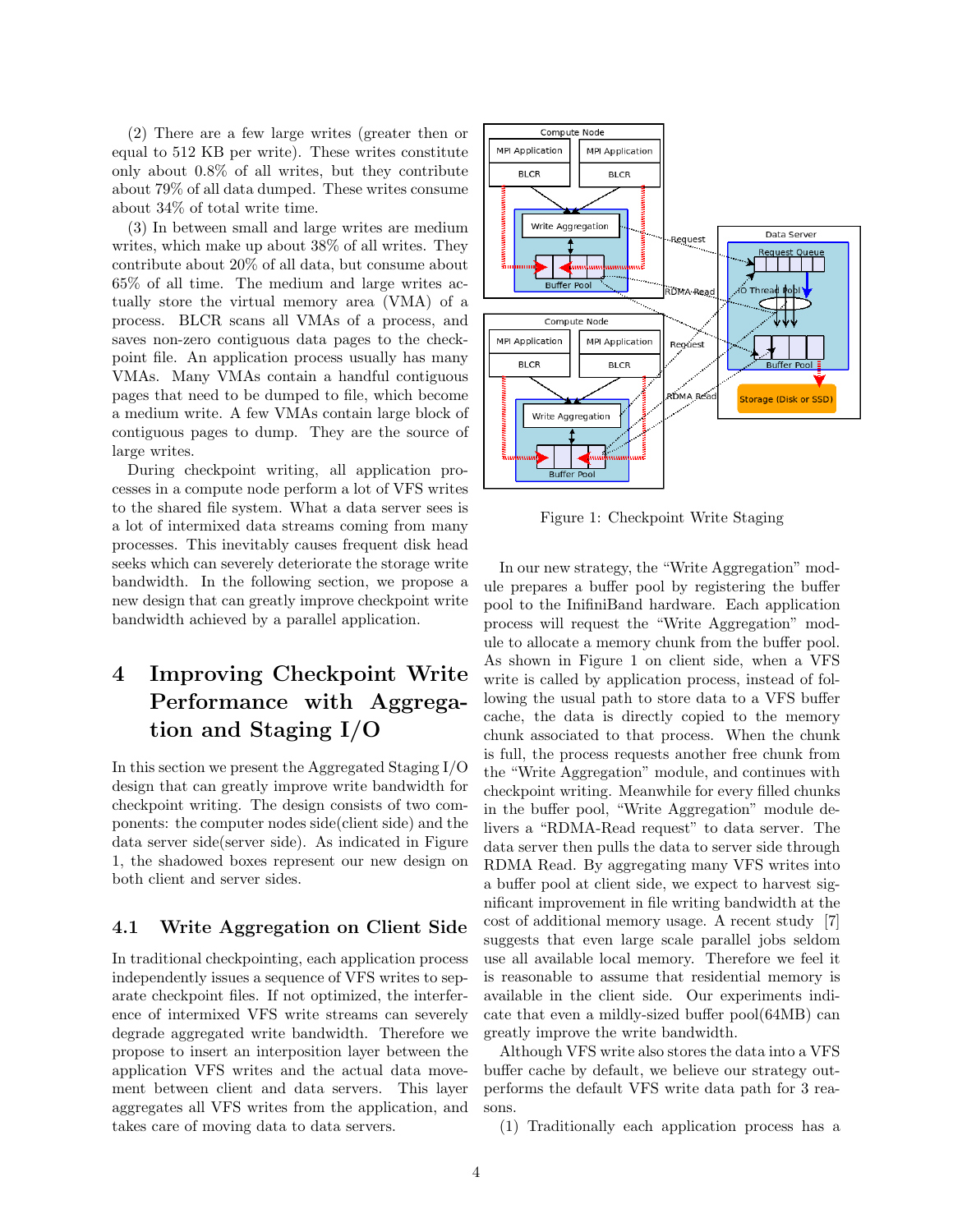data stream with a corresponding opened file. For a parallel file system, the cost to open/close many files can become significant at larger scale applications since the metadata server may become the bottleneck. Our strategy effectively coalesces multiple data streams into one with reduced metadata-related overhead.

(2) Parallel file systems usually flush client side data to servers at relatively small data size, which results in higher network round trip delay and lower bandwidth usage. Our strategy, on the contrary, can select proper chunk size to achieve better network bandwidth. Although one can specify larger flush size for the parallel file system, this may adversely affect other applications using the same parallel file system.

(3) Each VFS write system call involves cost at kernel/user context switch. An ever large overhead comes from the management of the complicated VFS buffer cache shared by many files. On the contrary, our strategy translate a VFS write to a swift memory copy.

Design alternatives exist to choose a proper buffer pool size and chunk size. Large buffer pool always help to improve the write bandwidth. Our experiments choose a mild size 64MB to be the buffer pool size. Once the chunk size is reasonably large(greater than 1MB), we find that the performance won't change much. So we will stick to 4MB chunk size in this paper.

#### 4.2 Staging Area on Server Side

The data server maintains a queue to receive all requests from clients. Each request contains information such as: process ID, data size, offset of data in original checkpoint, buffer address to be used in RDMA-Read, remote key to be used in RDMA-Read. Once a request is enqueued, it's dispatched to a free IO thread out of the IO thread pool. This IO thread grabs a free chunk of memory in the local buffer pool, then issues a RDMA-Read operation to pull data from client memory to server memory. Once the data is present in the memory chunk, the IO thread appends this data chunk to local storage in a log-based file structure [8]. The persistent storage can be a disk file, or even a raw block device. The metadata about this chunk (process ID, data size, offset of data, physical offset in data server storage, etc.) is also saved for all IO threads. After the file write finishes, the IO thread sends a completion message back to the client. The client will then release the memory chunk to be used by other processes. Figure 2 illustrates this procedure.



Figure 2: RDMA-Read Based Checkpoint Writing

In our design, we choose to let the client expose its memory to server, so server can perform RDMA-Read to pull the data. This approach owns the merit of better security over the alternative, where server exposes its memory to client and client performs RDMA-Write to push the data to server.

#### 4.3 Reconstruct Checkpoint Files

Our design alters the structure of data stored in the persistent storage. At restart, it's necessary to reconstruct the data into the original checkpoint file format required by BLCR. When a data server writes the data chunks to persistent storage, the metadata for each data chunk (process ID, data size, offset of data) are cumulated and saved to an index file. At restart, a client node collects the index files from all data servers. These index files are parsed and the metadata of data chunks belonging to this client is condensed. Then the client can contact the data servers to retrieve corresponding data. These data chunks are then concatenated to rebuild the original checkpoint files.

# 5 Experimental Results

In this section, we conduct various experiments to evaluate the performance of our design. A 64 nodes RedHat Enterprise Linux 5 cluster is used in the evaluation. Each node has 8 processor cores on 2 Intel Xeon 2.33 GHz Quad-core CPUs. The nodes are connected with Mellanox MT25208 DDR InfiniBand HCAs. All our experiments are based on MVAPICH2 1.4 as the MPI library with BLCR 0.8.0.

The client side "Write Aggregation" design can be implemented as a stackable file system to intercept the VFS write system calls. In this experiment, we have modified BLCR kernel module to redirect VFS writes to the aggregation module. Client buffer pool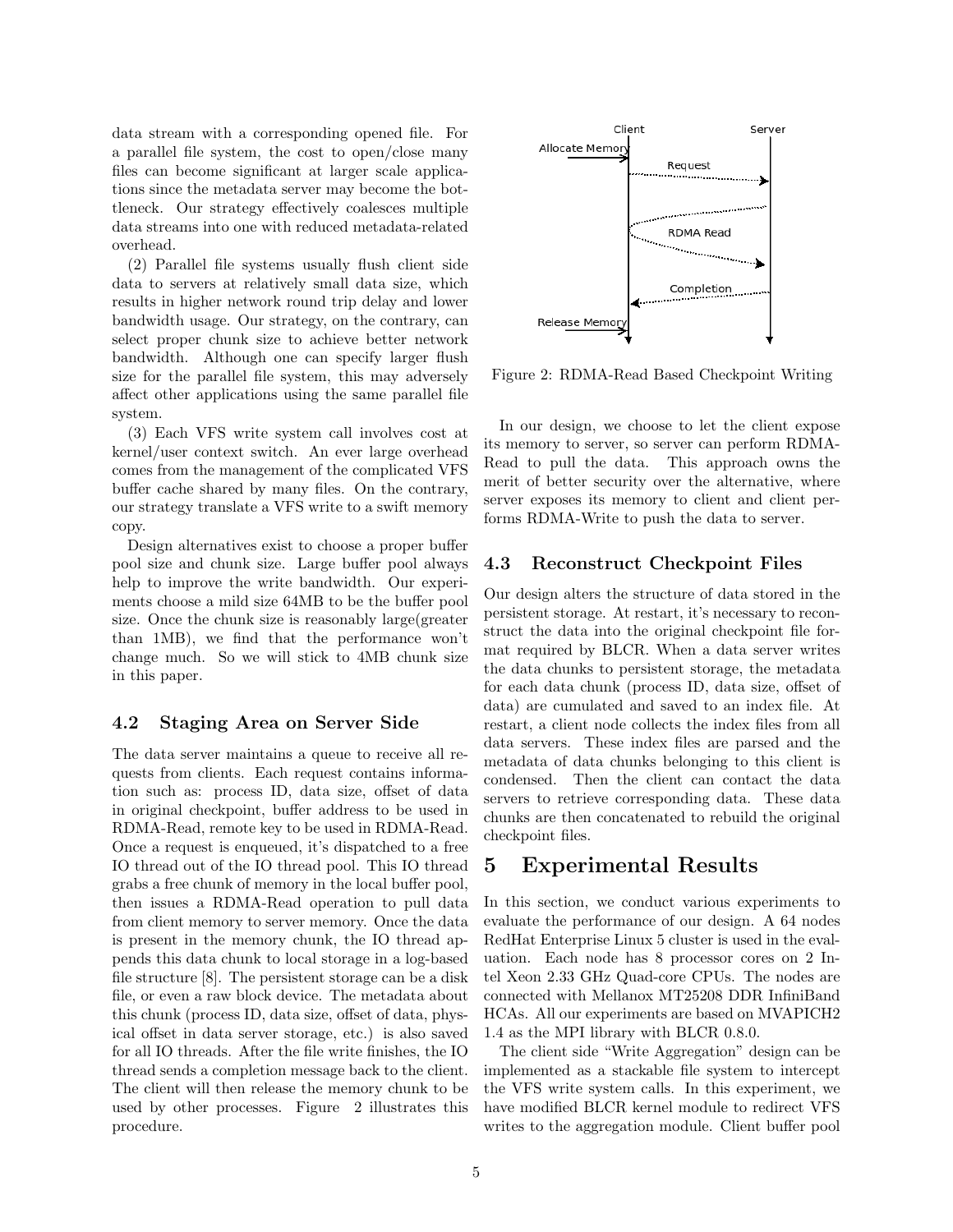

Figure 3: Aggregated Write Bandwidth with 4 Data Servers



Figure 4: Checkpoint Write Time: LU.C.64

is fixed to 64MB with 4MB chunk size. At the server side Staging Area design, 16 IO threads are used in the thread pool. The same buffer pool size(64MB) and chunk size(4MB) are used. Both hard disk and Solid State Disk(SSD) are tried as storage device at the server side. Table 3 gives the raw write bandwidth of these two kinds of storage devices.

Table 3: Device Raw Write Bandwidth (MB/second)

|                         | Write | Read |
|-------------------------|-------|------|
| Hard Disk               |       | 65   |
| $SSD(Intel X-25E 64GB)$ |       | ാറാ  |

#### 5.1 Aggregated Write Bandwidth

We first run a synthetic benchmark to measure the aggregated write bandwidth achieved by our Aggregation Staging IO strategy. In this benchmark, 4 nodes act as data servers. All participating client nodes synchronize at a barrier, then start to write 1GB data at 4MB chunk size to the data servers. When all client nodes finish writing, they enter another barrier, after which the elapsed time  $T$  is measured. The aggregated write bandwidth is derived as  $(TotalDataAmount)/T$ . Both PVFS2 and Aggregated Staging IO strategy are evaluated as a comparison. Only buffered IO mode is tested for PVFS2, while both buffered IO and direct IO modes are evaluated with Aggregated Staging IO strategy. The data servers use hard disk and SSD as storage device at different runs. Figure 3 shows the aggregated write bandwidth using 1/2/4/8 client nodes.

PVFS2 with hard disk is used as a baseline for comparison. As client node number varies from 1/2/4/8, the aggregated write bandwidth is 313/560/497/262 MB/s respectively. It's clear that the interference between multiple data streams at data servers lead to a performance degradation when 8 client nodes are used. Since SSD has no mechanical seek latency as hard disk, the write stream interference should exhibit little impact on its write throughput. This is consolidated by our experiment to substitute disk with SSD. PVFS2+SSD achieves a aggregated write bandwidth of  $310/556/601/643$  MB/s, a big improve-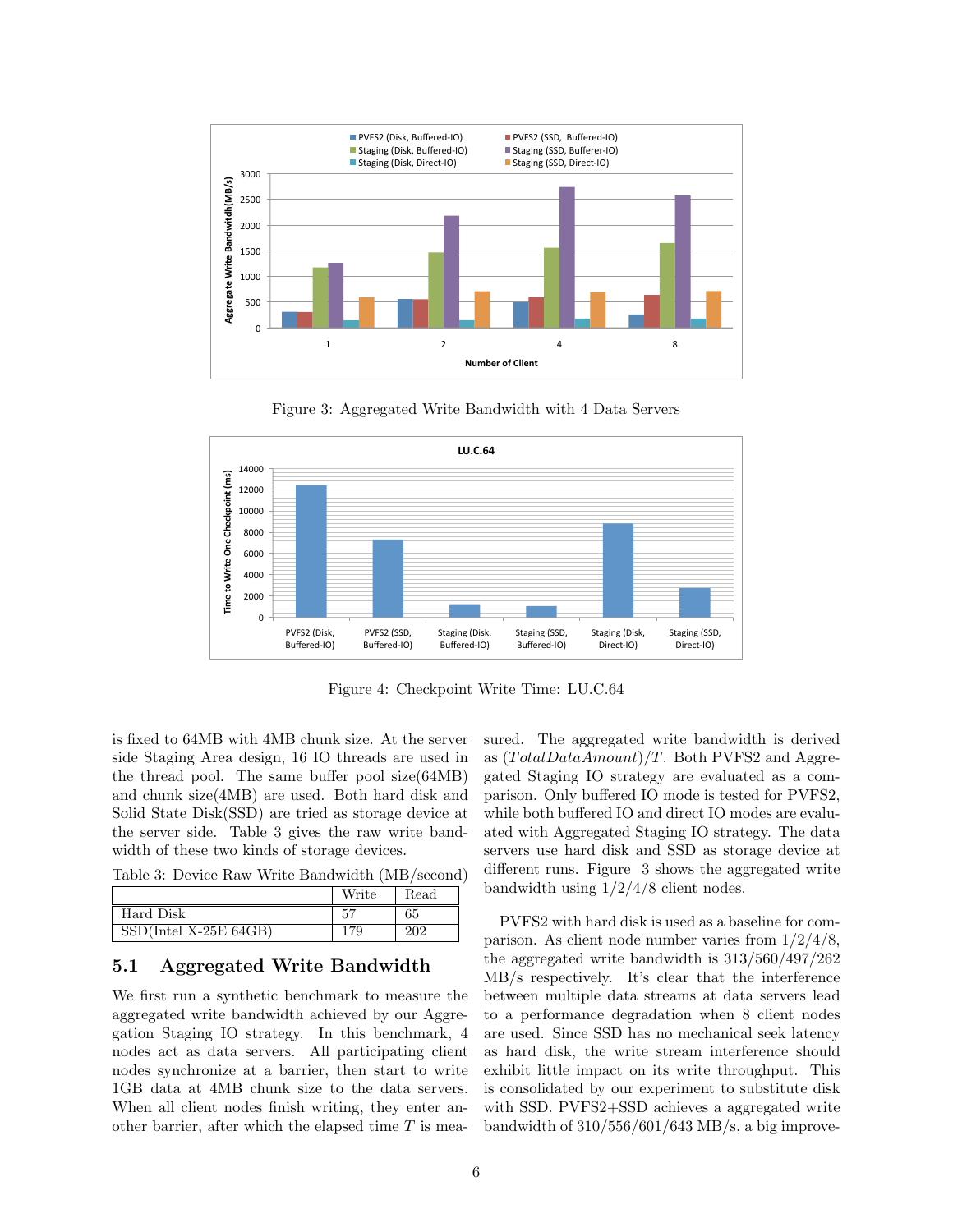

Figure 5: Checkpoint Write Time: BT.C.64

ment over PVFS2+disk at 8 client nodes.

As a comparison we measured the performance of Aggregation Staging IO strategy. Staging IO with hard disk and buffered IO reaches aggregated write bandwidth of 1176/1468/1560/1654 MB/s when using  $1/2/4/8$  client nodes. Our strategy outperforms PVFS2+disk by 6.31 times at 8 client nodes. When replacing disk with SSD(Staging IO with SSD and buffered IO), we can achieve write bandwidth of 1266/2184/2744/2575 MB/s, 55% higher than Staging IO with disk at 8 clients. This improvement can be attributed to the better raw bandwidth of SSD over hard disks. If newer PCIe based SSD like Fusion-IO [2] is used, we will expect to gain more benefit in bandwidth. At 8 client nodes, Staging IO+SSD outperforms PVFS2+SSD by 4 times.

When direct IO is used instead of buffered IO, our staging IO with disk reaches write bandwidth of  $145/151/180/180$  MB/s. If using SSD as storage, the write bandwidth is 593/713/698/716 MB/s. Our strategy can saturate the 4 SSDs even with 2 client nodes.

#### 5.2 Application Checkpoint Time

In this test we measure the time to checkpoint some parallel applications(LU and BT) from NAS parallel benchmark of class C and 64 processes. 8 compute nodes are used to run the application, and 4 storage nodes act as data servers. The benchmarks are compiled with MVAPICH2 1.4 Checkpoint/Restart and modified BLCR 0.8.0.

Figure 4 gives the time cost to write checkpoint data of application LU with different strategies. For PVFS2 with disk, 12.4 seconds are required to write the checkpoint data. PVFS2+SSD uses 7.3 seconds to complete the writing. If Staging IO with disk and buffered IO is used to write checkpoint data, the writing can be completed in 1.25 seconds, which is 9.9x improvement over PVFS2+disk. This time can be further driven down to 1.07 seconds if replacing disk with SSD. As with direct IO, Staging IO with disk can finish checkpoint writing in 8.83 seconds. Staging IO with SSD can finish writing in 2.75 seconds.

The similar trend can be observed for application BT in Figure 5. The checkpoint writing time can be reduced from 19.67 seconds(PVFS2+disk and buffered IO) to 2.02 seconds (Staging IO + disk and buffered IO), which represents a 9.7 times improvement. This time is driven down to 1.43 seconds by Staging IO with SSD and buffered IO.

## 6 Related Work

The overhead of checkpoint/restart on file IO has been studied by [17]. [26, 27] explore how to utilize write aggregation to improve checkpoint writing to a local file system. In this paper we extend the work to store checkpoint data to a shared parallel storage system. Milo etc. [8] proposes the use of log-based file structures at the server side to serialize all file writing requests for checkpoint. The parallel file system has to be altered to adopt this design. Stdchk [11] tries to scavenge spare storage resources from all participating nodes to form a dedicated storage space for checkpoint data. [9] developed a prototype distributed filesysetm to accelerate aggregated write bandwidth of checkpoint data. Our work differs from both in that we utilize aggregation on client side and staging IO on server side.

The work of PLFS [12] proposes to design a stackable file system on top of a parallel file system to remap the logical checkpoint data layout to a physical layout favorable to parallel filesysetm. The actual data storage is offloaded to the parallel filesysetm. On the contrary, our strategy doesn't rely on a parallel file system.